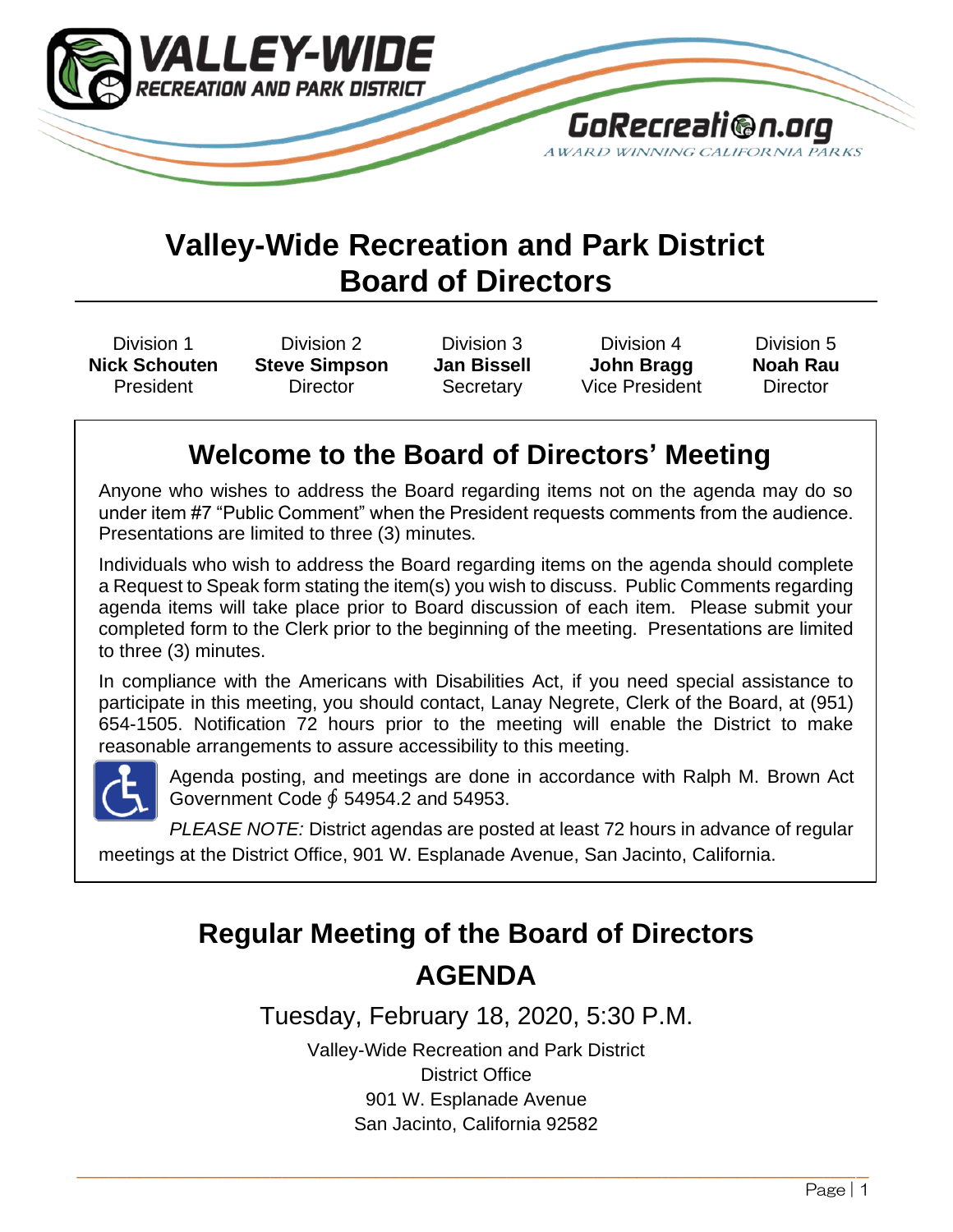- **1. CALL TO ORDER**
- **2. PLEDGE OF ALLEGIANCE**
- **3. INVOCATION**
- **4. ROLL CALL**
- **5. AGENDA APPROVAL**

#### **6. RECOGNITION, PROCLAMATION**

➢ None

#### **7. PUBLIC COMMENTS – NON AGENDA ITEMS**

#### **8. BOARD COMMENTS**

**8.01.** Board members wishing to comment may do so at this time

#### **9. VALLEY-WIDE CLEARING ACCOUNTS CHECK LIST**

**9.01.** JANUARY 2020: 104746- 105153; EFT010720, EFT011020, EFT012420, EFT012820

#### **10. FINANCIAL STATEMENTS FOR JANUARY 2020 – Receive and File**

#### **11. PRESENTATION**

**11.01.** Vince Valdez, Menifee Community Center

#### **12. CONSENT CALENDAR**

All matters listed on the Consent Calendar are considered to be routine and will be enacted by one roll call vote. There will be no separate discussion of these items unless members of the Board or audience request specific items to be removed from the Consent Calendar for separate discussion and action under Consent Items Held Over of the Agenda.

- **12.01.** Waiver of reading in full any and all Ordinances listed on this Agenda and provide that they be read by title only.
- **12.02.** Approval of Minutes for the Regular Meeting of January 21, 2020

 $\_$  , and the state of the state of the state of the state of the state of the state of the state of the state of the state of the state of the state of the state of the state of the state of the state of the state of the

#### **12.03. Notice of Completion – Replacement of Playground Chips for Various Park Locations Project**

Board of Directors consideration to: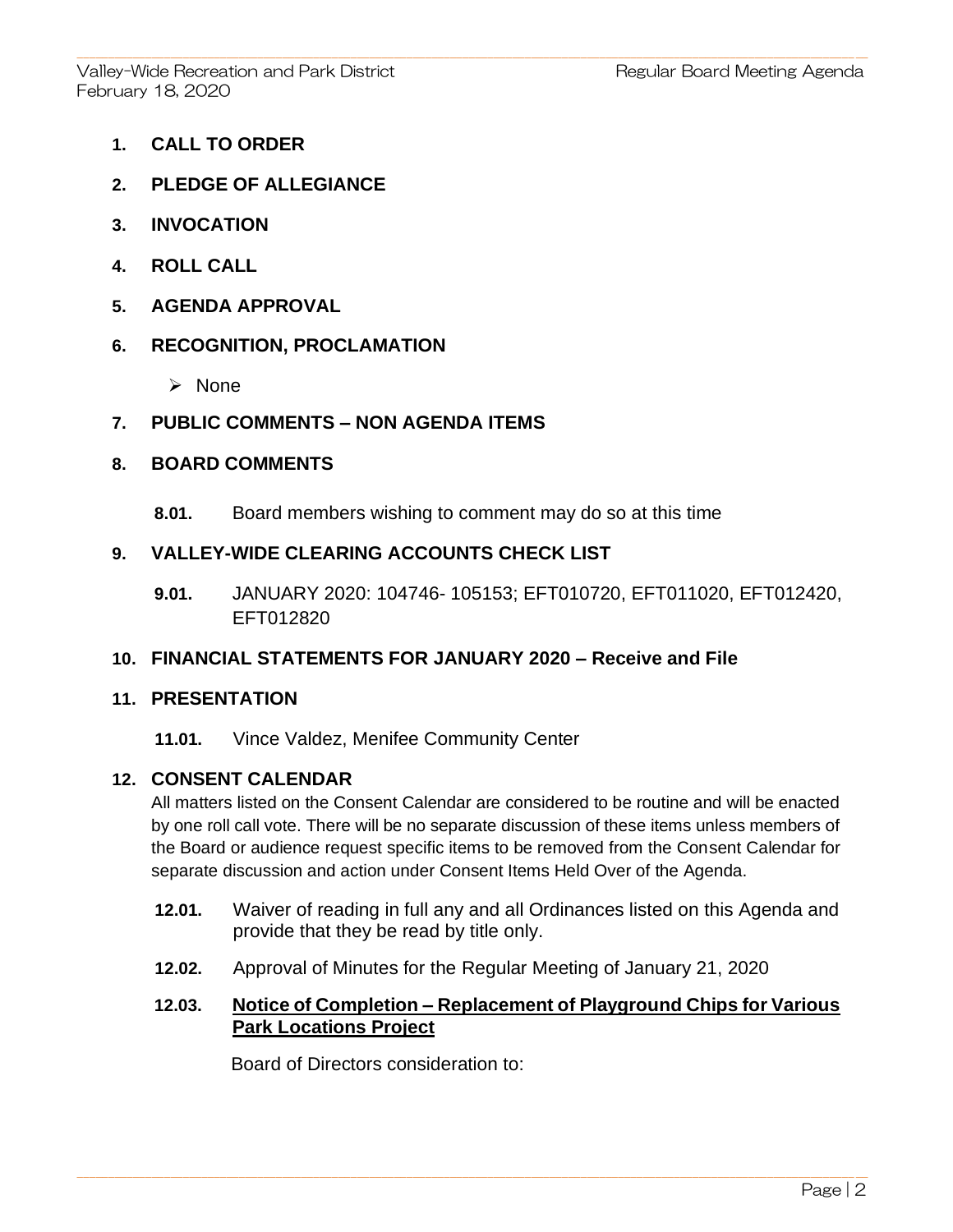- 1. Accept the work constructed by Plant's Choice, Inc. for the Replacement of Playground Chips for Various Park Locations project; and
- 2. Accept the Notice of Completion (NOC) and authorize the District Clerk to file the NOC with the Riverside County Recorder's Office

## **13. CONSENT ITEMS HELD OVER**

#### **14. PUBLIC HEARING**

#### **14.01. Annexation of Zone No. 16 (Brisa Pointe) to French Valley Community Facilities District**

Board of Directors consideration to:

- 1. Annex territory, located on the southeast corner of Koon Street and McColery Road in Winchester, CA, into the Valley-Wide French Valley Community Facilities District (CFD) by taking the following actions:
	- a. Hold public hearing;
	- b. Adopt **Resolution No. 1112-20**, establishing the formation;
	- c. Adopt **Resolution No. 1113-20**, calling the special election;
	- d. Hold a special landowner election and canvass the election;
	- e. Adopt **Resolution No. 1114-20**, declaring results of the special landowner election and direction the recording of a special tax lien; and
- 2. Introduce **Ordinance No. 2020-1**, an Ordinance of the Board of Directors of Valley-Wide Recreation and Park District, authorizing the levy of special taxes in a CFD

#### **15. ACTION ITEMS**

#### **15.01. Award of Jerry Searl Sports Park Community Accessibility Project**

Board of Directors consideration to:

- 1. Adopt the Plans and Specifications for the Jerry Searl Sports Park Community Accessibility Project;
- 2. Award bid to IVL Contractors, Inc., the lowest responsive and responsible bidder, and waive any and all minor irregularities in the bidding documents as submitted by said bidder;
- 3. Authorize the General Manager to execute the Construction Agreement and Purchase Order between Valley-Wide Recreation and Park District and IVL Contractors, Inc. in the amount of \$89,716.00; and
- 4. Authorize the General Manager to approve the appropriate Change Order(s) necessary for the execution of the work, in accordance with the signature authorization policy

 $\_$  , and the state of the state of the state of the state of the state of the state of the state of the state of the state of the state of the state of the state of the state of the state of the state of the state of the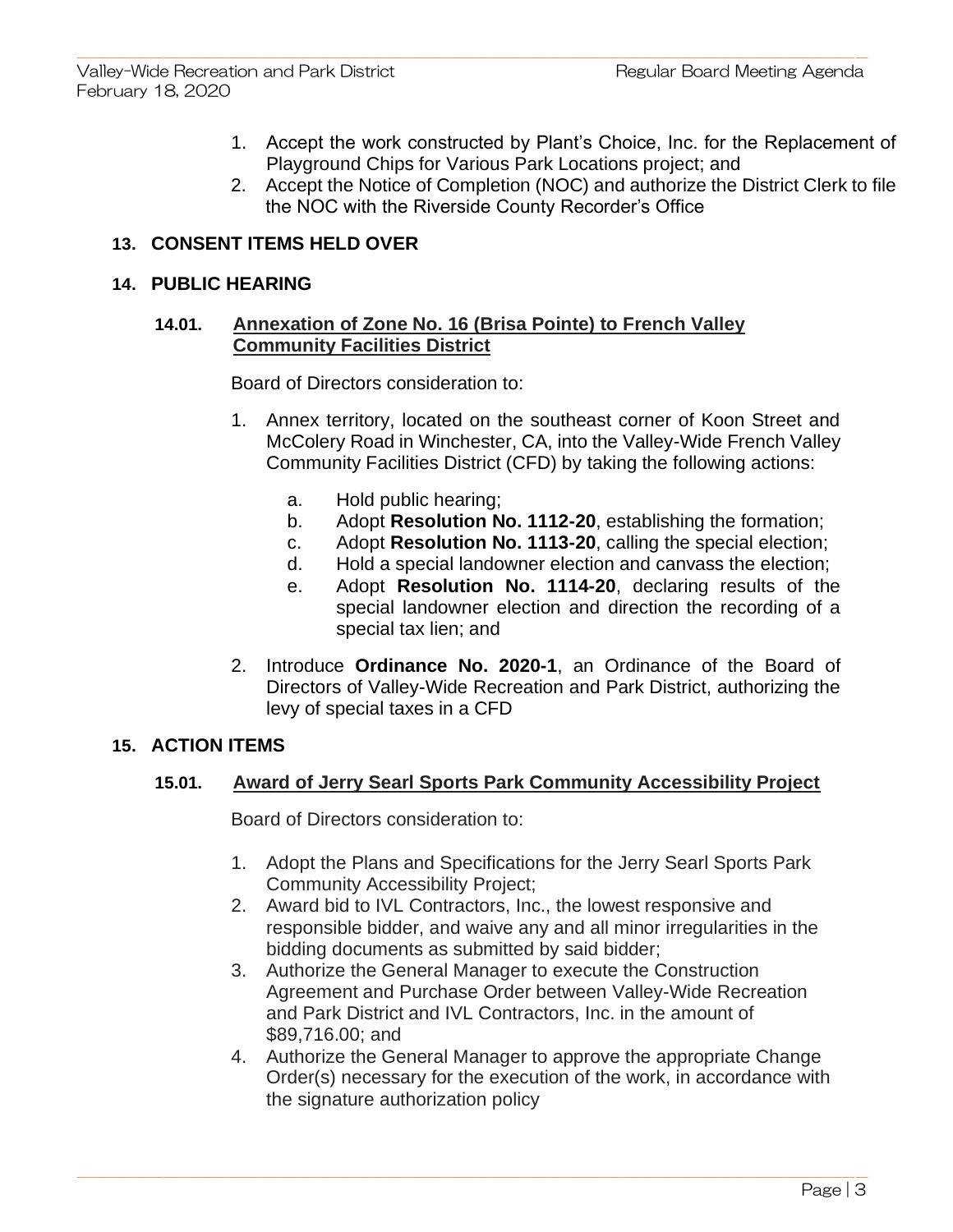## **15.02. Echo Hills Golf Course - Purchase of Ten (10) Golf Carts**

➢ Request Board Authorization to purchase ten (10) golf carts from Town & Country Golf Carts, Inc. of Hemet in the amount of \$32,018.25.

## **15.03. Authorize Payment Request for Shea Homes, LP, Romoland School District Community Facilities District (CFD) 2006-1 for Heritage Heights TR No. 31582**

Board of Directors consideration to:

- 1. Approve the reimbursement request for CFD 2006-1 between Shea Homes, LLC, Romoland School District and Valley-Wide Recreation and Park District; and
- 2. Authorize the General Manager to execute/approve the JCFA Exhibit B-3 Form of Requisition for the approval of the reimbursement wire from the CFD to the developer

## **15.04. Resolution Supporting Board of Directors Conference Attendance**

➢ Board of Directors consideration to adopt **Resolution No. 1115-20** – A Resolution of the Board of Directors of Valley-Wide Recreation and Park District supporting the attendance of conferences of Nick Schouten, Jan Bissell, and Noah Rau

## **15.05. Aspen Pointe Tract 30809 Grant of Easements**

Board of Directors consideration to:

- 1. Approve Grant of Easement for maintenance purposes upon Lots 43 and 109-114 from D.R. Horton Los Angeles Holding Company, Inc.; and
- 2. Approve Grant of Easement for maintenance purposes upon Lots 44 and 115-123 from Forestar (USA) Real Estate Group, Inc.; and
- 3. Authorize the General Manager to execute the Grant of Easement Certificate(s) of Acceptance

## **15.06. California Special District Association Board of Directors Call for Nominations Seat B and Seat C**

 $\_$  , and the state of the state of the state of the state of the state of the state of the state of the state of the state of the state of the state of the state of the state of the state of the state of the state of the

Board of Directors consideration to:

➢ Notify staff if the Board is interested in running for the CSDA Board of Directors Seat B or Seat C